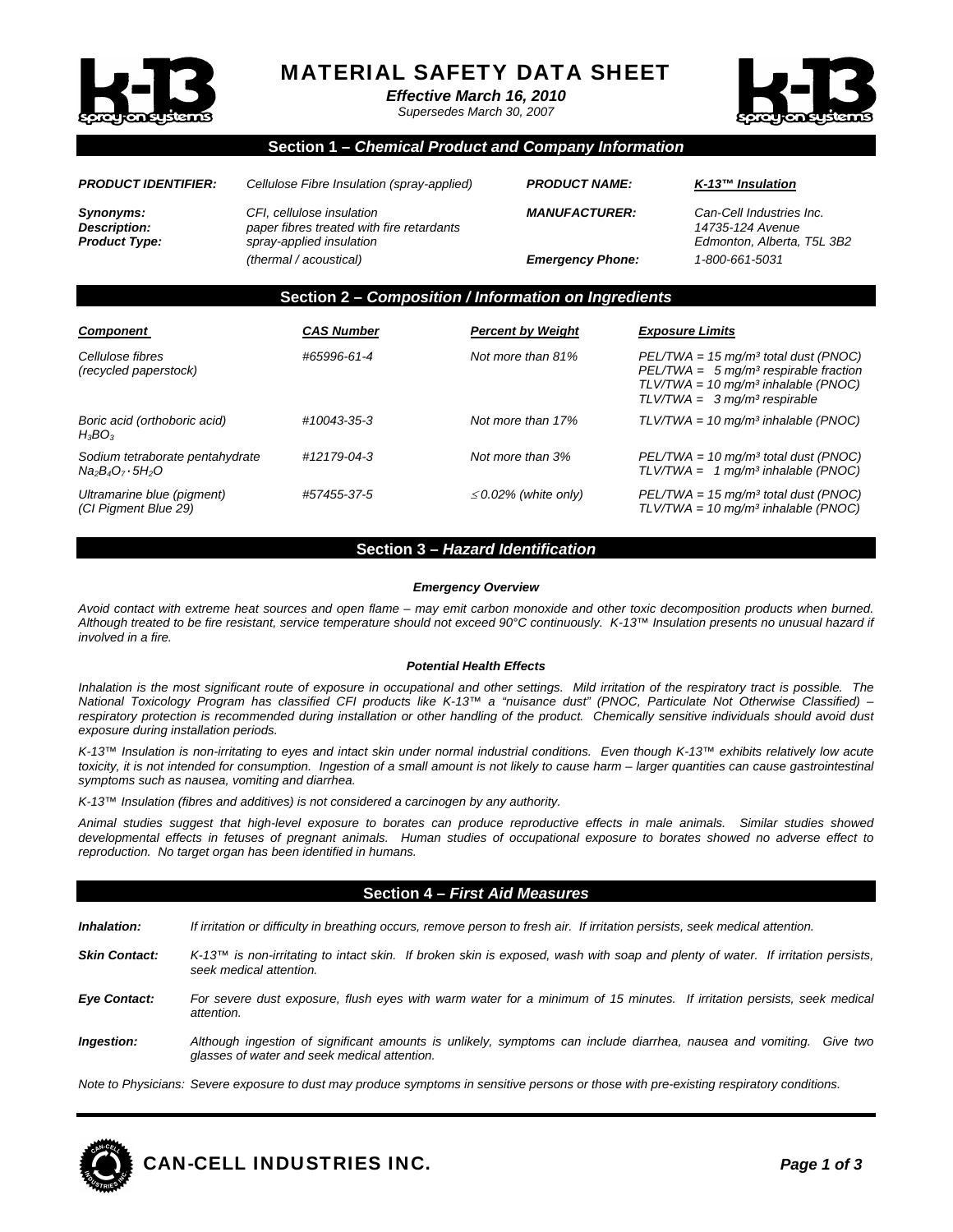

MATERIAL SAFETY DATA SHEET

*Effective March 16, 2010* 

*Supersedes March 30, 2007* 



### **Section 5 –** *Fire-Fighting Measures*

*Although K-13™ Insulation is treated to be fire resistant, thermal decomposition can occur when in prolonged contact with extreme temperatures and open flame.* 

*Suitable Extinguishing Media: Any available media (Type A fire condition) Unsuitable Extinguishing Media: None Special Hazards in Fire: None (fire resistant) Required special PPE for Fire Fighters: Standard protective equipment* 

#### **Section 6 –** *Accidental Release Measures*

| <b>Personal Precautions:</b> | Nuisance dust. Avoid prolonged exposure to small children, pets and plants.                                                                                                                                                                                                                                         |
|------------------------------|---------------------------------------------------------------------------------------------------------------------------------------------------------------------------------------------------------------------------------------------------------------------------------------------------------------------|
|                              | <b>Environmental Precautions:</b> K-13™ contains water-soluble inorganic salts that can cause damage to vegetation via root absorption when<br>exposed in sufficient quantity. Avoid contamination of bodies of water during cleanup and disposal – additives<br>can be hazardous to aquatic life (see Section 12). |
| <b>Methods for Cleaning:</b> | Sweep, shovel and/or vacuum up K-13 <sup>TM</sup> and place in containers for disposal in accordance with applicable<br>regulations.                                                                                                                                                                                |

## **Section 7 –** *Handling & Storage*

| Handling: | No special handling is required. Handling on a "first in, first out" basis is recommended to maintain package integrity. |
|-----------|--------------------------------------------------------------------------------------------------------------------------|
| Storage:  | Dry, indoor storage is recommended (ambient temperature and pressure).                                                   |

## **Section 8 –** *Exposure Controls / Personal Protection*

*Control Parameters: Nuisance dust. Hygiene Measures: Standard hygienic practices are recommended.* 

*Engineering Measures: No specific controls needed. Use good housekeeping practices to minimize potential dust generation and accumulation. Personal Protective Equipment: Use NIOSH-approved N95 particle mask (e.g. 3M 8210) when dust levels exceed exposure limits. Generally not required – goggles may be warranted if environment is excessively dusty. Hand Protection: Generally not required – gloves are recommended if skin is broken or sensitive.* 

#### **Section 9 –** *Physical and Chemical Properties*

| <b>Physical State:</b>         | Solid                                             | <b>Vapour Pressure:</b>    | N/A             |
|--------------------------------|---------------------------------------------------|----------------------------|-----------------|
| <b>Appearance and Odour:</b>   | Grey, brown or white fibrous mass, low odour      | <b>Vapour Density:</b>     | N/A             |
| <b>Odour Threshold:</b>        | N/A                                               | <b>Evaporation Rate:</b>   | N/A             |
| <b>Specific Gravity:</b>       | <1                                                | pH:                        | $8.0 - 8.5$     |
| <b>Boiling Point:</b>          | N/A                                               | Coefficient of water / oil |                 |
| <b>Melting/Freezing Point:</b> | N/A                                               | Distribution:              | Not established |
| <b>Water Solubility:</b>       | paper fibre negligible, additives slight/moderate |                            |                 |

## **Section 10 –** *Stability and Reactivity*

*Stability of Product: K-13™ Insulation is a stable product. Hazardous Decomposition Products: None. Hazardous Polymerization: Will not occur.* 

*Conditions reducing agents and strong oxidizing agents.* 

#### **Section 11 –** *Toxicology Information*

*Acute toxicity: K-13™ is considered to exhibit relatively low acute toxicity.* 

*Local effects: K-13™ is non-irritating to eyes and intact skin under normal industrial conditions. Although K-13™ is not intended for consumption, ingestion of a small amount is not likely to cause harm – larger quantities can cause gastrointestinal symptoms such as nausea, vomiting and diarrhea.* 

*K-13™ Insulation (fibres and additives) is not considered a carcinogen by any authority. Mutagenic activity seen in microorganisms (E. Coli) at extreme levels of 17000 ppm/24H of boric acid exposure.*